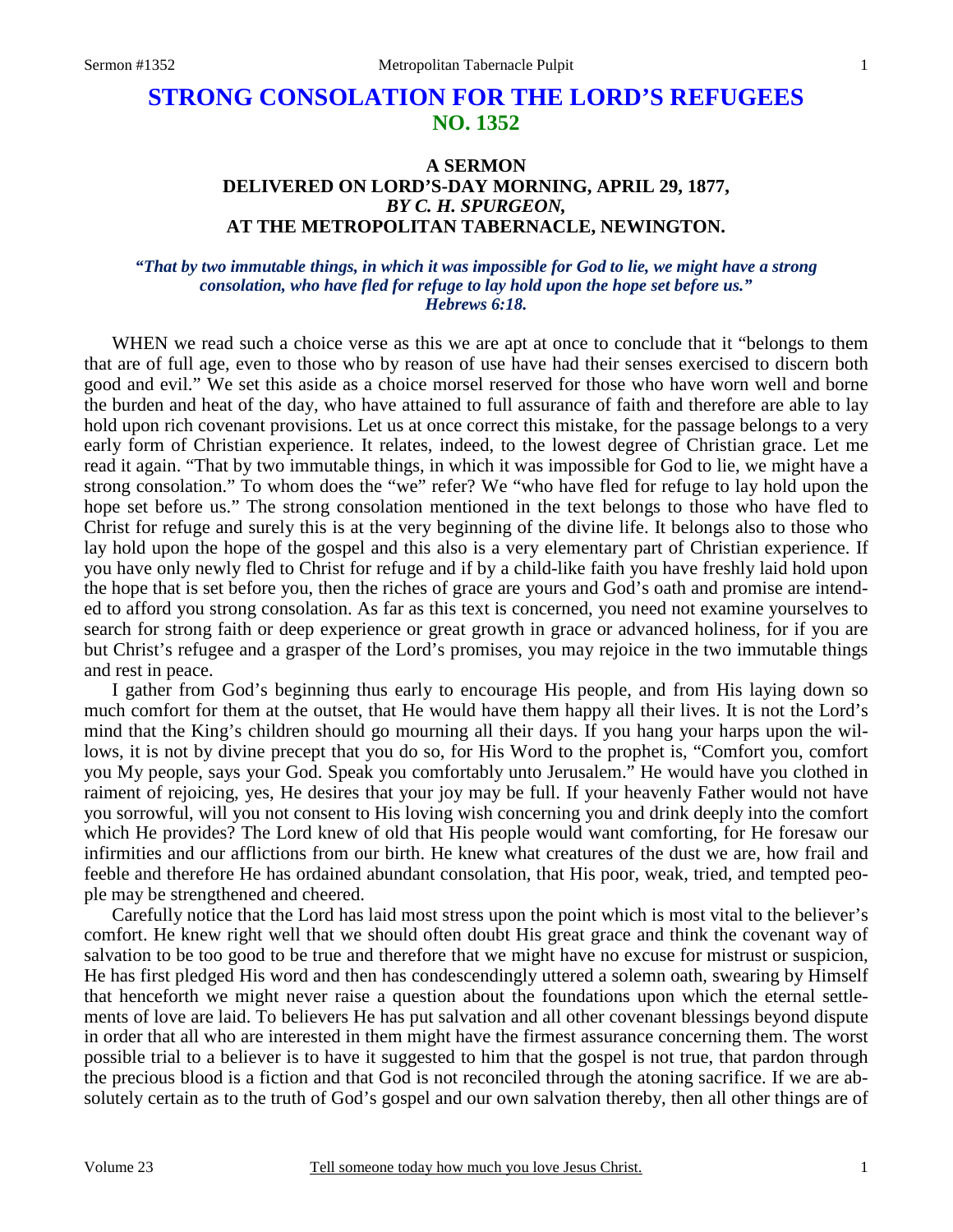small concern to us and therefore has the Lord fixed on a sure basis of promise and oath this cornerstone of our comfort, and has set His promise in such a light that it becomes blasphemy to doubt it.

Our loving Father knew that we should often be assailed by the spirit of distrust and this has led Him so abundantly to certify the truth of the things which He has promised. You know, beloved, guilt is very suspicious. When you have done wrong to a man, you cannot believe him. Nothing renders you so full of doubt towards another as your own consciousness of having acted unjustly towards him. Now, when a sense of guilt comes over the soul, nature begins to say, "Can the Lord be a sin-pardoning Lord? Can He love me as He says He does? Such a base, ungrateful rebel as I—can I really have part in so great a salvation as that which God has provided and set forth?" Knowing the suspicious nature of a guilty heart, God has made His oath and promise to be two sheet-anchors to the soul so that our faith may ride out every storm of doubt.

The greatness of the mercies themselves often staggers us. When we consider God's electing love, when we reckon the amazing cost of redemption, and when we see the high honor of adoption, union to Christ, and heirship with Him, we naturally exclaim, "Why all this to me?" And alas, we are apt to go a step further and say, "Can it be true? Is it not all a pleasant dream? Has the Lord really made me one with Christ and called me His beloved and will He prepare for me also a place among the glorified?" Now lest the greatness of the blessing should stagger our confidence, the Lord has ensured every blessing to us by a covenant rendered valid by His own act and deed—a covenant signed, sealed, and delivered so as to be beyond all question.

Moreover, the Lord knew that we should doubt His faithfulness because we ourselves are so false. We remember many a broken promise, broken though made before the Lord, and persons who are untruthful themselves are very apt to think others so. Therefore, our God, knowing the deceitful nature of our hearts, foresaw that we should be an unbelieving race and has set two swords at the heart of our suspicions and questions—slaying unbelief by His oath and promise.

Besides, our nature runs so cross to the whole system of divine grace that we need much assuring before we can believe it. We are always for working, deserving, and earning. Phariseeism is the religion of nature. We boast of our merit and yet we are as meritless as Satan, himself. The idea of working and deserving appears to be ingrained in our nature and as certain as the blood is red, so sure is the heart selfrighteous. We cannot divest ourselves of the idea of salvation as payment for work done—that it is a gift, a free gift of grace—it is hard to make us believe. Even after conversion the old tendency betrays itself. We steal away from Jesus to Moses as often as we get the opportunity and then begin to doubt free grace. Therefore, the Lord has fettered and bound us down to believing with golden chains of promise and oath. "It must be so," says He, "the grace that I have revealed is indeed true, for I have sworn by Myself." Beloved, we ought earnestly to abhor that wicked legality of ours which so often does despite to the grace of God, casts suspicion upon His mercy, and brings our souls into bondage.

Another door for doubt is found in the fear of presuming. It is right that we should be fearful of being comforted in a wrong manner, for nothing is more deadly than false peace. The Lord approves of that holy jealousy which leads us to examine ourselves whether we are in the faith. I am always sorrowful when hallowed fear departs from a man so that he no longer dreads self-deception. But yet the fear of presuming may be perverted by the evil one and then it becomes a snare to our feet. Beloved, be sure of this, that it is no presumption to believe God. The presumption lies in doubting Him. Faith is sister to humility, and mistrust is neighbor to pride. But lest any of you tremblers should be afraid to take the promise of God as being absolute and truth to you, behold, Jehovah swears it, and now do you dare doubt it? You dare not question the veracity of God who thus with, "amens" and "verilys" pledges His own eternal power and Godhead that the covenant of His grace shall stand fast forever. Thus does God lay the stress of assurance where we are apt to put the force of our doubt, and by making His own promise sure, He affords to us consolation of the strongest order.

At this time, hoping that some of God's people may be comforted thereby, we shall describe the conditions of mind to which the text is addressed and the blessing which it brings. The text speaks of three states—first, we have *"fled for refuge."* Secondly, we have, *"laid hold upon the hope set before us."* And thirdly, we have, *"a strong consolation."*

2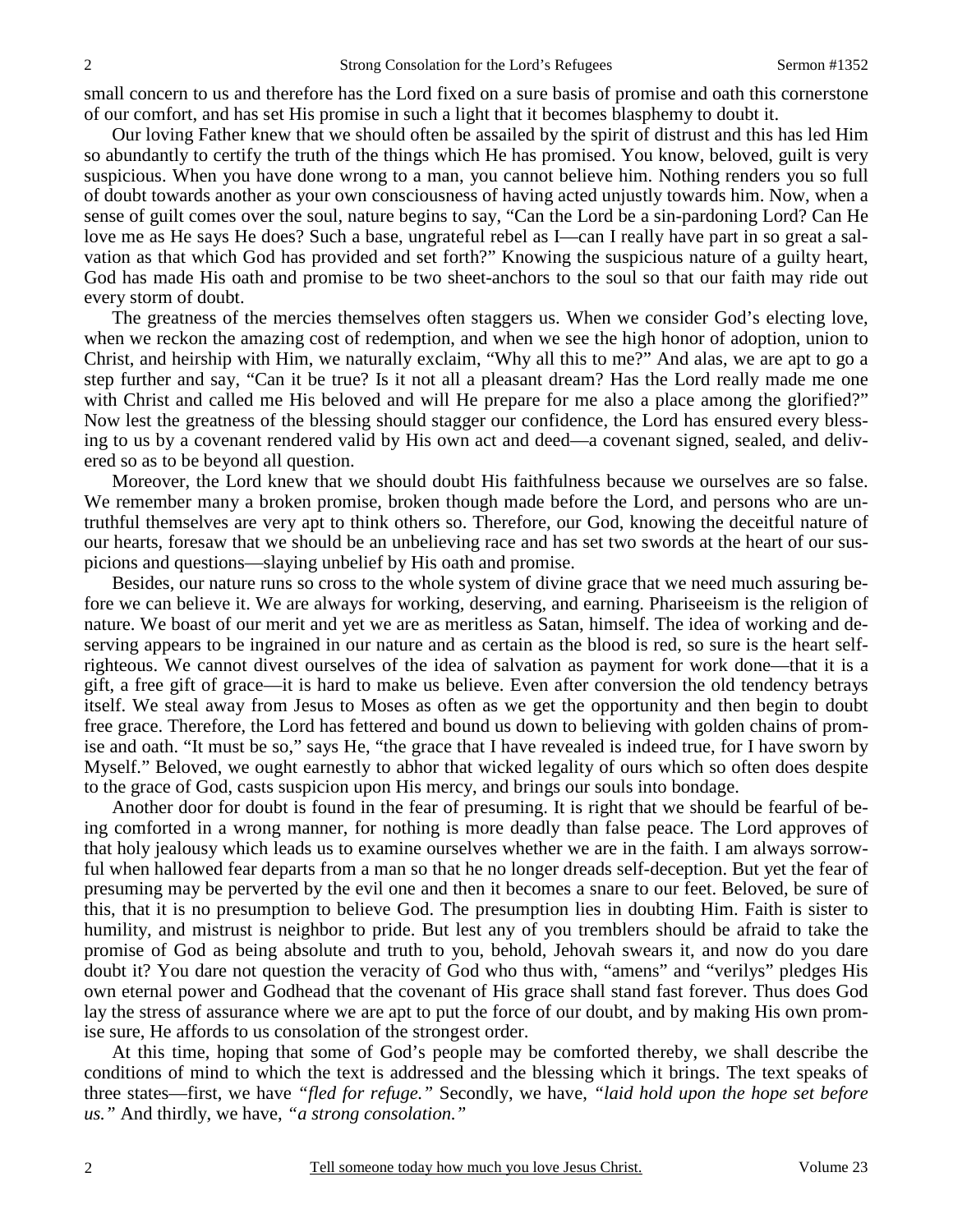**I.** First, WE HAVE "FLED FOR REFUGE." Although the original Greek does not quite so plainly refer to a refuge as our authorized version would suggest, the figure here used is undoubtedly that of the city of refuge to which the man-slayer fled when he was in danger from the avenger of blood. I shall not attempt to draw the parallel at any length, pleasing as such a work would be, for you can easily trace it out for yourselves. I will only follow the figure so far as I need it for my present purpose.

The man-slayer, the moment he had in the heat of passion killed a man, became an apt representative of an awakened sinner who *discovers himself to be in an evil case.* There lies the body of the man he has murdered with a hasty blow. He knows not what to do. Can you conceive the rush of unhappy feeling which overwhelms his mind? May none of us ever know the pang of seriously injuring, much less of killing, any man by accident. But to have done it in the heat of wrath, in sudden passion—how terrible! What must be the horror of the man's soul! He sees the clay-cold corpse upon the ground and wishes he could die, too! Blood is on his hands and on the soil, and his conscience hears a voice appealing to God for vengeance!

He looks around and trembles at the fall of a leaf. Everything is changed. The plot of land which his father left him, once so pleasant, is now a horrible Aceldama, a field of blood. He cannot endure to look upon the homestead which once he loved. He turns his eyes upward and the very skies seem to frown! He wonders that the earth beneath him does not open and swallow him up. Bloodstains are on everything. Even when he shuts his eyes, he sees the crimson blots. He knows not what to do—to go to his house to hide himself in yonder thicket or to plunge into the river which flows hard by. He is in a terrible state of mind, the furies hover around him and a thousand stings of serpents are fixed in him. I do remember well when I was in a similar state of heart as to my sins, for I saw my Lord upon the tree and felt that I was guilty of His death—

> *"My conscience felt, And acknowledged the guilt, And plunged me in despair. I saw my sins His blood had spilt, And helped to nail Him there. Alas. I knew not what I did But now my tears are vain. Where shall my trembling soul be hid? For I the Lord have slain."*

I discovered that I had so sinned as to have involved myself in eternal destruction. What a horrible discovery it was! Everything had been pleasant enough before, but lo, I found myself a rebel against the Most High and my very existence was dreadful beyond conception. Where should I flee, or how should I escape? An awful dread was over me and I could not bear it. Hell had begun to burn within my spirit and the undying worm had commenced its gnawing. It is the work of the Spirit of God to convict men of sin, of righteousness, and of judgment to come—and it is well when the soul begins to fear—for then it begins to live.

The alarmed man-slayer would next, if he could calm himself at all, consider what he could do and he would soon come to the conclusion that *he could neither defy, nor escape, nor endure the doom which threatened him.* The avenger of blood would be sure to be after him. Could he resist him? Would it do to take up arms and defend himself? Could he hope to escape from the vengeance of the tribe by hiding in some secret den or cave of the earth? Or could he endure the wrath of the avenger? He knew that he could not, for the avenger of blood would seek blood for blood and not be satisfied till he had taken his life. Now, it is altogether in vain that men dream of defying the Lord. They would be utterly consumed as stubble in the flame. The Lord of hosts is terrible in arms and we cannot stand out against Him. We may have thought ourselves strong, but when it comes to an actual facing the Lord before the bar of judgment in our own conscience we find that we cannot stand before Him for an instant and our loins are loosed with fear. As to escaping from Him, how impossible we feel it to be! The top of Carmel has no caverns in which we could lie concealed and in the deeps of the sea, the crooked serpent, commissioned by God, would find us out. The wings of the morning could not bear us swiftly enough to enable us to escape from the right hand of Jehovah, nor could the thick darkness cover us from His eye. As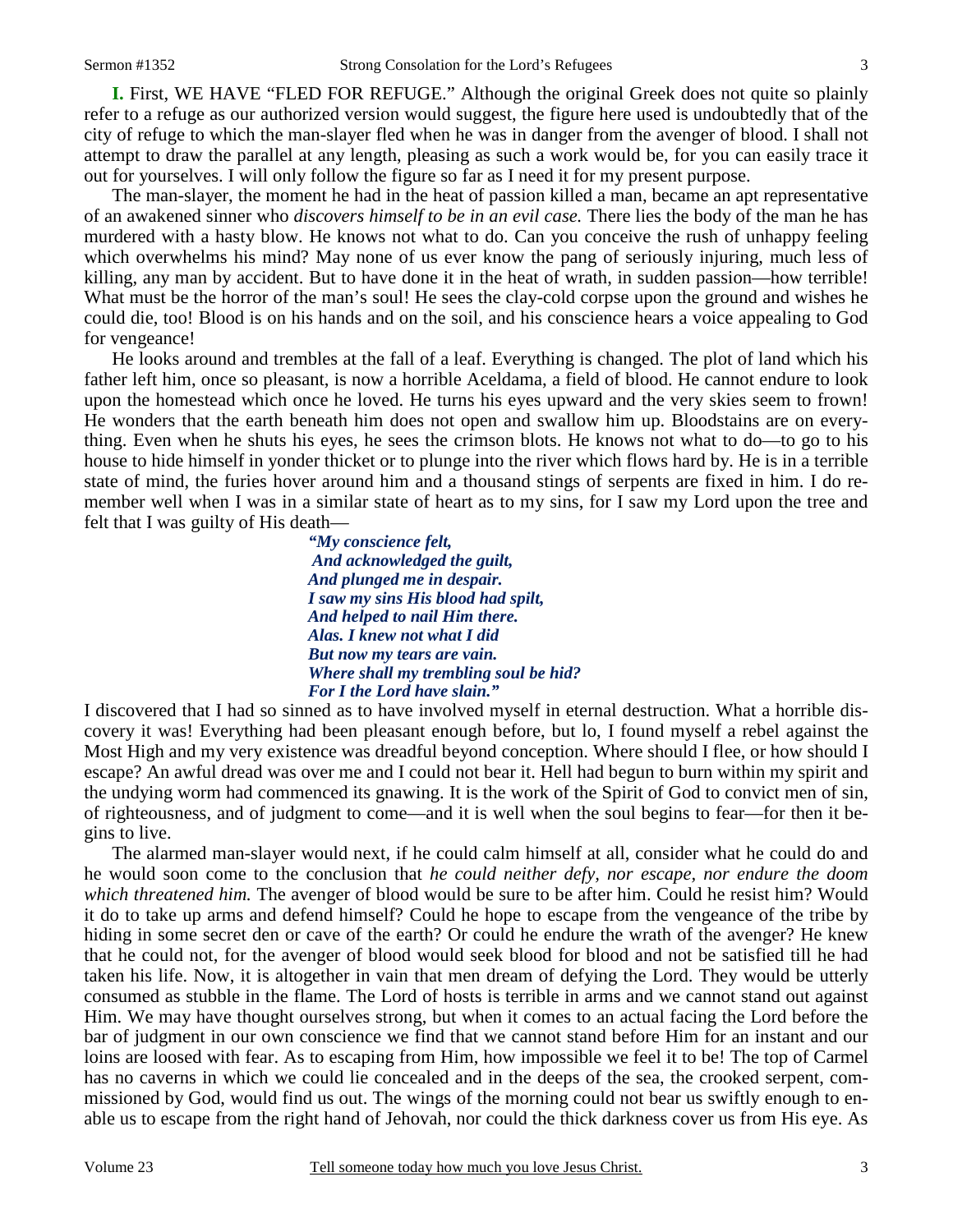to bearing the penalty of His wrath that we know to be impossible; for should He once begin to deal with us in vengeance, we must be driven from His presence into the lowest hell. Thus, in the days of our conviction no hope is discovered to natural reason, and our dread is increased till fear takes hold upon us and pain as of a woman in travail, for we see what we have done, but we knew not what we could do to escape from the consequences thereof.

Then there came to our ear what perhaps we had heard before, but had heard so indifferently as never to have really understood it—*we heard of a divinely provided way of escape*. The man-slayer had perhaps left unnoticed the provision of the six cities of refuge because he had, then, no personal need of them, but as soon as he became a murderer, those places became all important in his esteem and his mind admired that merciful statute which had ordained a shelter from blood-revenge. When under a sense of sin, men value Christ Jesus. We ourselves heard of God's way of salvation, but we never studied it, set our hearts upon it, and labored to understand it fully until we saw our guilt before us in all its blood-red hue.

How wonderful is the system of grace! Here it is—that as in Adam we die through Adam's sin, so if we are in Christ, we live through Christ's righteousness. The way of escape for the sinner lies not in himself but in another. He must come under another headship and then he is saved. Under the first natural headship, we became sinners and under the second gracious headship, we become righteous. How consoling it is to perceive that the second Adam, in whom we become righteous through believing, has the power to save us because the Lord has laid on Him the iniquity of us all and He has made atonement to the full. Instead of dealing personally with every man in Christ and asking from him the penalty due for sin, God in His mercy has taken the whole sin of those in Christ in the bulk and asked payment for the whole mass at the hand of their great covenant head. The Lord has gone, in fact, to the second Adam, to Christ Jesus, and presented to Him the dread account of all the sin of His redeemed, and said to Him, "Will You discharge all this?" and Jesus has answered, "Yes," and has carried up to the cross all the gigantic load of sin and made an end of it there. He shouted the victory, saying, "It is finished," for the whole debt of His people was forever blotted out. Their sins were buried in His sepulcher, never to rise again, but He Himself has risen, having discharged Himself personally of all the liabilities which He took upon Himself on our behalf, and so we also are discharged, for He died for our offenses, but He rose again for our justification.

Now, when a man begins to perceive that his sin can be reckoned with by God rather than according to what he has personally been and done, when he learns that God regards believers as being in Christ and therefore reckons with Christ for them, then his soul finds peace. Behold this and admire—I, believing, am dead to sin, for Jesus died. I, believing, have borne Jehovah's wrath, for Jesus bore it on my behalf! Behold, He says unto the believer, "Your warfare is accomplished and your sin is pardoned, for you have received at the Lord's hands in the person of His Son double for all your sins." The believer's debt was imputed to the Lord Jesus and therefore it is no more on the believer. He is discharged and may go his way in peace. Dear hearers, such a plan as this may not please some of you who have never felt the horror of guilt and have known no need of a Savior, but it charms us. You have always been so good and excellent that you feel no joy at the thought of another standing in your stead, but a man who is alarmed, distressed, amazed, and conscious of his guilt, when he hears of this strange, this wondrous plan of not imputing unto us our trespasses because God has laid all our iniquity upon Jesus, our surety and substitute, rejoices when he hears of it and at once flies to it.

The text, however, not only implies that we need the refuge and have heard of it, but that *we have fled to it*. To flee away from self to the provided refuge is a main act of faith. The manslayer left his house, his wife, his children, his farm, and the oxen with which he was plowing, he left everything to flee away to the city of refuge. That is just what a man does when he resolves to be saved by grace—he leaves everything he calls his own, renounces all his rights and privileges which he thought he possessed by nature, yes, he confesses to have lost his own natural right to live and he flies for life to the grace of God in Christ Jesus. The manslayer had no right to live except that he was in the city of refuge, no right to anything except that he was God's guest within those enclosing walls. And so do we relinquish heartily and thoroughly, once and forever, all claims and rights arising out of our supposed merits. We hasten away from self that Christ may be all in all to us. We have "fled for refuge."

4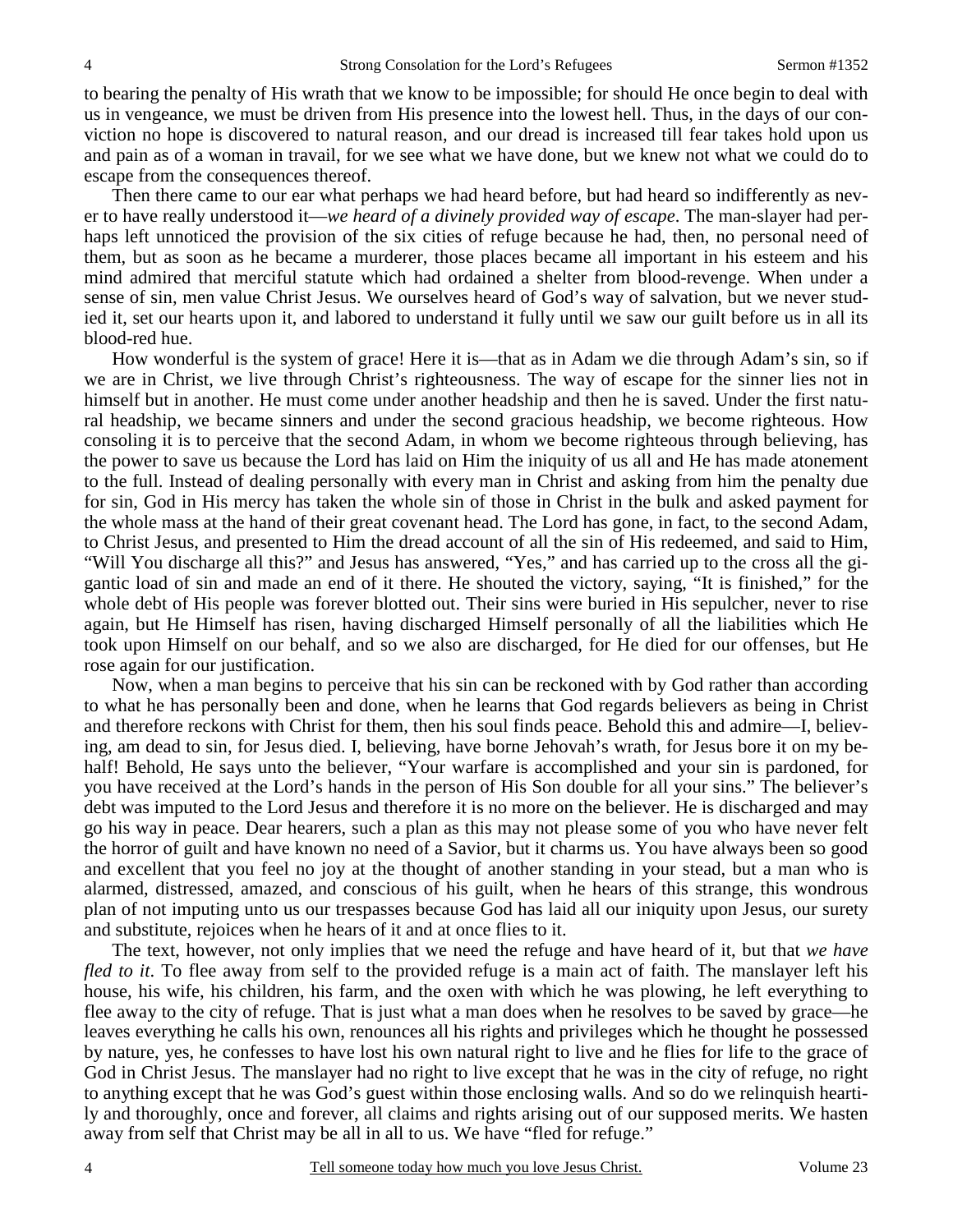Observe that fleeing for refuge implies that a man flees from his sins. He sees it and he repents of it, but he flees away to Christ, the sin bearer directly. His thoughts return gloomily to the sad memories of the past, but from all these he flies to Christ. He thinks of himself as under the law and he soon finds that he cannot keep it and therefore the law curses him for his failures. He will then have no consolation unless he flees away to Christ who kept the law on our behalf. In Christ is our refuge from the law and nowhere else. When despair hovers over a man like a black cloud charged with lightning, he must run to Jesus. "How can you be justified?" asks the wounded conscience. The answer must be found in Jesus. When we fly to Christ, the fulfiller of the law, despair vanishes at once, for we see that we are righteous in the righteousness of Christ and accepted in the Beloved. Every now and then we foolishly go back to our own self-righteousness, but our wisdom is to flee from this as from the plague. We cannot live in that abomination. Creature righteousness is all a lie and a forgery—it ought to be regarded by us as dross and dung, for it is no better. Flee from it with all your might. A Christian man is always fleeing from himself. It is the business of his life to escape alike from his sin and his righteousness—that he may never regard himself before the Lord as an individual, sole and separate from Christ, but only as one with Jesus and therefore in Him, dear to the Father's heart—cleansed, justified, and accepted. May the Holy Spirit keep us to this.

You will perhaps ask me, "How came the apostle Paul to get where this text lands him? What line of thought led him to speak about the strong consolations which furnish the Lord's fugitives with such confidence?" He had been speaking of three matters which represent the confidence to which we flee. He spoke just before (Heb 6:13-16), of the covenant which the Lord made with Abraham in which He had sworn with an oath that He would bless him and his seed. Now it is understood that the seed of Abraham is, first, the Lord Jesus, and secondly, all believers—for the covenant was by promise, as in another place the apostle proves and was made with a seed, not after the flesh, but after the spirit, so that Abraham was the father of the faithful or of all who have faith. Now a covenant firmly established by oath with the father is sure to the heirs and accordingly Paul says, "Wherein God, willing more abundantly to show unto the heirs of promise the immutability of His counsel, confirmed it by an oath." He, then, who is a believer, is certified by the oath of God that in blessing He will bless him. This is sure to all believers and sure to me and to you if we are believers. As believers we flee away from ourselves and the covenant of works to the sure covenant of unchanging grace and our consolation is strong, because God is true.

The apostle had also been speaking of the inheritance of rest which was typified by Canaan. An oath was sworn by God that the unbelievers in the wilderness should not enter into His rest and this was tantamount to an oath that believers should enter into His rest, seeing that some must enter therein. Now, we, because we are believers, and upon that ground alone enter into rest. Believing in Him who justifies the ungodly, we by faith enjoy peace with God, nor need we not fear but what we shall enter into rest eternal, for the oath of God will bring us in.

Furthermore, the apostle referred to the eternal priesthood of Christ as set forth in the type of Melchisedec and there again we have a matter in which promise and oath unite. In a later chapter Paul opens up what he had already mentioned, "For those priests were made without an oath; but this with an oath by Him that said unto Him, the Lord swore and will not repent, You are a priest forever after the order of Melchisedec." By the oath of God, the Son is consecrated forevermore and having offered one sacrifice for sins forever, He sits at the right hand of God, able to save them to the uttermost that come unto God by Him. Well then, I, a poor convinced sinner, without any other hope, flee away from myself to the eternal priesthood of Christ and to the sacrifice that He has offered once and for all. And I know, because God has sworn it, that His sacrifice avails for me and for all believers. In thus fleeing for refuge to our great Lord and Priest, we find a strong consolation in the oath and promise of God.

The one solemn question is—beloved hearers have you fled for refuge? Are you the Lord's refugees today? Are you fugitives daily from self and sin? Are you in Christ as in a city of refuge and is He the sole ground of your security? If so, the strongest consolations are your portion.

**II.** But secondly, WE HAVE COME TO "LAY HOLD." Here we have a change of figure unless we recall the case of Joab who fled for refuge to the temple and laid hold upon the horns of the altar. We will not insist upon that rare incident, for probably it did not occur to the apostle's mind. Beloved, we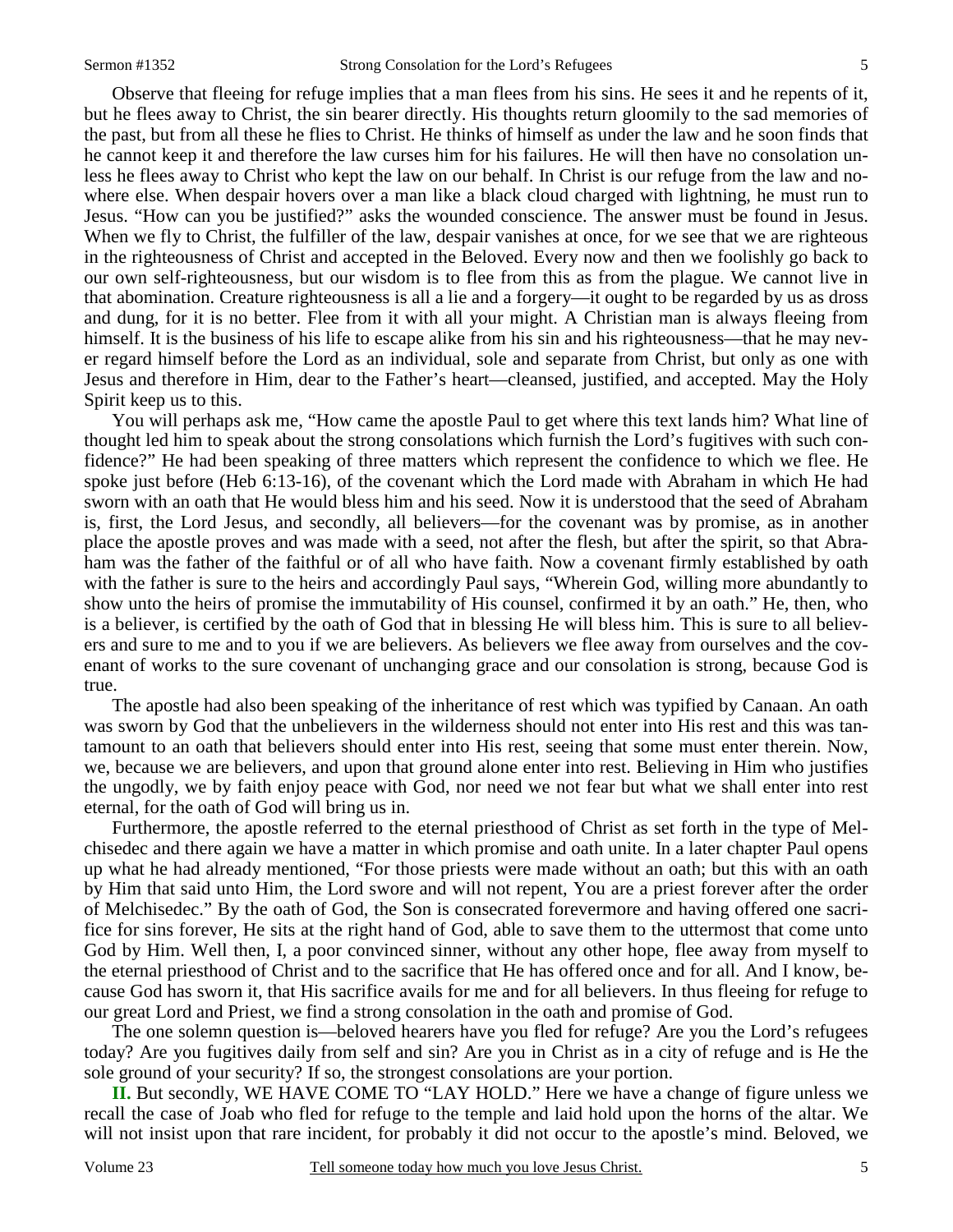feel that we need a refuge and we find that God has been pleased to set one forth. He says, "Whoever believes in the Lord Jesus Christ shall not perish, but have everlasting life." He bids us cease from all hopes of merit and simply come and believe Him and trust in the great work which His Well-Beloved Son has finished for us. He bids us accept the great plan of Christ's headship on our behalf and His sacrificial suffering in our room and stead. Justification by faith in Jesus is set before us. What are we to do according to the text? We have to *"lay hold"* upon it. We are not commanded to prepare ourselves for it or to get what the Romish writers call, "the grace of congruity," by which we should be fit for it, but it is to be laid hold upon by us just as we are. Everybody here knows what it is to lay hold upon a support or a treasure. That is just what you have to do with Christ, sinner! You have to lay hold upon Him by faith. You are drowning—there is a rope thrown to you. What have you to do? "Lay hold." You are not to look at your hands to see whether they are clean enough. No, lay hold, dirty hands or clean hands. "But my hand is weak." Lay hold, brother, as best you can weak hand or not, for while you are laying hold of Christ, God is laying hold of you, you may rest assured of that. If you have the faintest grip of Christ, Christ has a firm grip of you such as never shall be relaxed. Your business at this moment is to lay hold and keep hold. God has given us this blessed hope, that those who are in Christ are for Christ's sake forgiven all their iniquities, are accepted and are secure of everlasting life, and of this we have only to lay hold. What does it mean? What is to be done in order to lay hold?

Well, first, we must *believe the gospel to be true*. Do you, all of you, believe it to be true that God was in Christ reconciling the world unto Himself, not imputing their trespasses unto them? Yes, I know you believe that God has sent His Son to be a propitiation for sin. So far, so good. The next thing is to *apprehend for yourselves this truth.* Christ justifies believers. He is worthy of trust—trust Him—and He has justified you. "I do not feel it," says one. You do not need to feel it. It is a matter of believing. Believe in Jesus and because you are a believer, be assured that you are saved. "But I thought I should feel," says another. Yes, you shall feel enough by-and-by, but now there is a question between you and God. Is the Lord a liar or not? "He that believes not has made God a liar," and on the other hand, "He that believes on Him has set to his seal that God is true." Which of the two is it to be? God with a solemn oath declares that believers are blessed, being the seed of Abraham, blessed according to His covenant. With an oath He declares that believers shall enter into His rest. With an oath He declares that His Son, the everlasting Melchisedec, is able to save to the uttermost them that come unto God by Him. What then? Do you believe Him or not? "Oh," says one, "I believe God's Word, but I doubt its application to myself." You do not believe it unless you believe it for yourself, for there are no exceptions made in the case. If you believe, you are blessed. If you believe, you shall have rest. If you believe, the great Melchisedec lives for you and pleads for you—and you are saved. If you believe—there is the point—if you honor God by accepting His Word as true, and by relying upon Christ for yourself, then is it well with you. If you say, "Yes, the rope is a strong one and I believe it will support a sinking man," why not lay hold upon it? There is the vital point of faith— practically to believe God by resting one's own eternal destiny upon the truth which we say we believe. "Lay hold on the hope."

While a man lays hold upon a thing he goes no further, but *continues to cling to it*. We have fled for refuge, but we flee no further than the hope which we now lay hold upon, namely, eternal life in Christ Jesus. We never wish to get beyond God's promise in Christ Jesus to believers, the promise of salvation to faith. We are satisfied with that and there we rest. "Laying hold" in the forcible language of the Greek, would imply firm retention of that which we have seized. I remember well when first I laid hold on the hope that God had set before me. I was terribly afraid to grasp it, for I thought it was too good to be true, but I saw that there was no other chance for me and therefore I was driven right out of myself to be bold and venture all. I knew that I must flee somewhere and it seemed to be that or nothing. I was forced to believe in the wondrous plan of salvation by another and in another, even in salvation by Jesus Christ. I made a dash at it, believed it, and joy and peace filled my spirit. That is twenty-seven years ago now and I am laying hold upon it still. Brethren and sisters, I have not gone an inch beyond the old hope. Jesus Christ was all in all to me then and He is the same now, only I am more resolved than ever to lean my soul on Him and upon Him alone. I profess to you this day I dare not place a shadow of reliance on any sermons I have preached or any alms I have given or any prayers I have offered, or any communions with Christ I have enjoyed or on anything that I have done or said or thought, but I rely wholly on what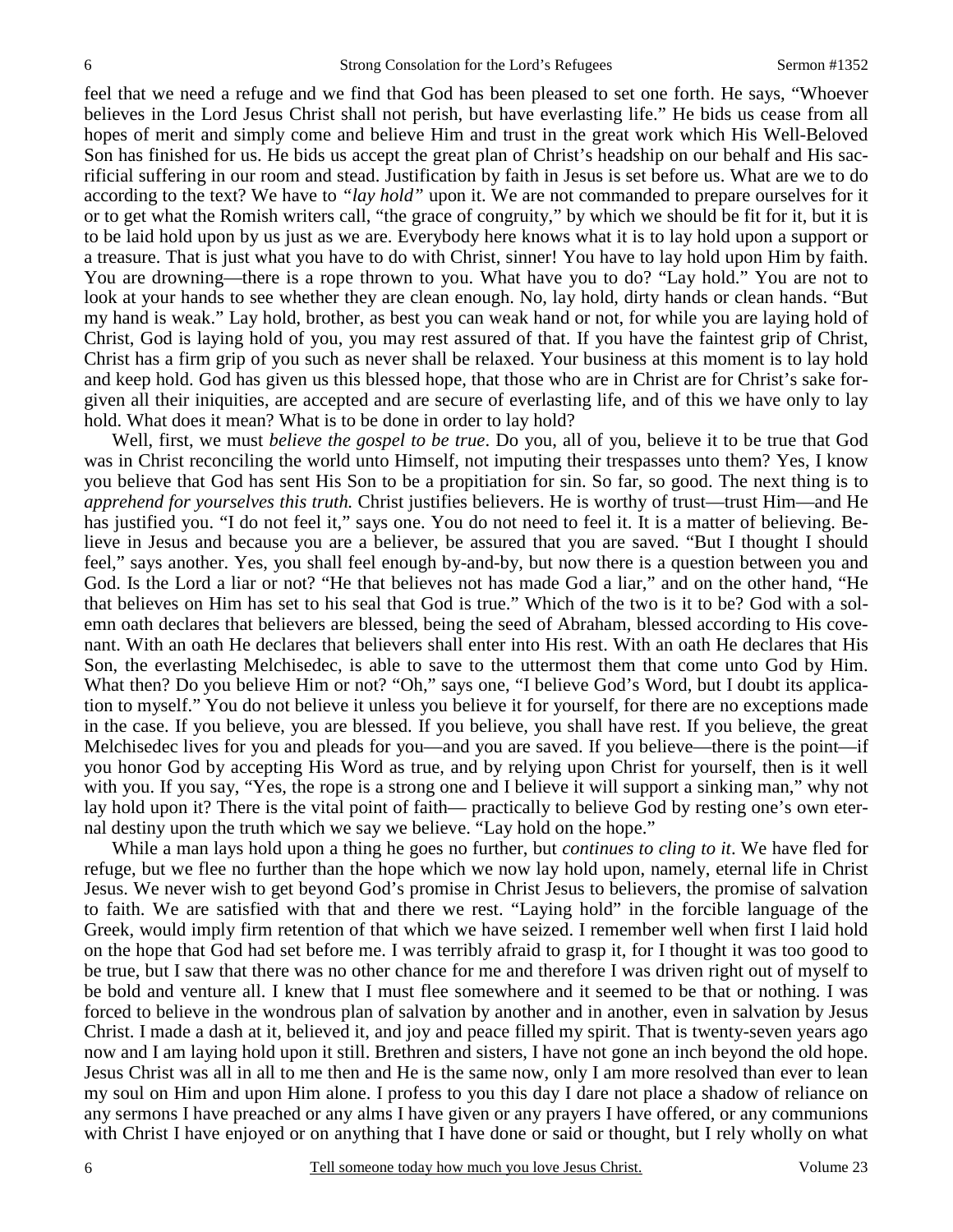Jesus did and is doing, as my covenant Head and Surety. I know He bore my sin in His own body on the tree. I know He buried my sin where it never shall have a resurrection and I know He stands as my representative at the eternal throne, and I also know that I shall soon be where He is because I am one with Him, since I have believed in Him. Now, my friend, if you believe in Him too, if it be but five minutes ago that you received faith, you are just as safe in the hand of Jesus as those of us who have been in Him for years. If by an act of trust, you do but accept what God has set forth, fleeing to it and laying hold upon it, the "strong consolation" of which the text speaks belongs to you. I pray God of His mighty mercy to lead many to believe in Him now.

Did you notice that the apostle speaks of *laying hold upon a hope?* This does not mean that we are to lay hold by imagination upon something which we hope to obtain in the dim future, for the next verse goes on to say, "Which hope we have." We have our hope now. It is not a shadowy idea that possibly when we come to die we may be saved. We know that we at this moment, are safe in our refuge and we lay hold on our confidence as a present joy. Yet that which we lay hold upon is full of hope—there is more in it than we can now see or enjoy. What is the hope? The hope of final perseverance, the hope of ultimate perfection, the hope of eternal glory, the hope of being with our Lord where He is that we may behold His glory forever—a hope purifying, elevating, and full of glory. A hope which cheers and delights us as often as we think of it; this we have laid hold of by a simple act of faith, believing God to be true. This laying hold upon the hope which God sets before us is a very simple matter and yet there are some who do not understand it, for they ask us again and again, "What is faith?" Well, it is laying hold, but if you want to know more about it, lay hold at once and see what it is by practice. Lay hold at once, sinner, it is all you have to do and the Spirit of God enables you to do it. As I said before, black-handed sinner, do not stop to wash your hands, but lay hold, and that which you lay hold on will wash you and cleanse you. And you, poor, feeble, trembling, paralyzed soul, Jesus bids you stretch out your hand and as you lay hold you shall find peace and consolation.

**III.** For this is our last point. WE ENJOY "STRONG CONSOLATION." I have not time to speak upon this as I should like and therefore will just throw out a few hints. Many of our fellow men have no consolation. When trouble comes, woe is unto them. There are many others who have a weak consolation. They depend upon the *"absolvo te"* of a priest. That must be a very poor thing, I should think, for anybody to get consolation out of—to know that you have been to "mass," have "confessed," and have been assured of forgiveness by a poor, mortal man who is no better than yourself, except that he has had his head shaved. What ground for consolation poor beings can see in this, I cannot tell—it must be a very poor support when sin and Satan assail the soul. Many have a very insufficient consolation, for as soon as trial or trouble arises they faint, and when they have the prospect of death before them their consolation vanishes like the dew in the sun. But *we have a strong consolation*. We call that substance strong of which a very few drops will flavor all into which it falls. How wonderfully the consolation of Christ has affected our entire lives! There is such potency in it that it sweetens everything about us. It is so strong that it masters all our fears and slays all our skepticisms. Though there are many teachers busily engaged in suggesting unbelief, yet our strong consolation flings a thousand doubts aside as Samson slew a thousand Philistines. It conquers all our trouble too, for it makes us feel that, being called according to the eternal purpose, all things work together for our good. Yes, this consolation is so strong that it vanquishes death itself and makes us descend into the chill precincts of the sepulcher without a shiver, joyfully triumphant because Christ has promised us life, God has sworn it, and the promise and the oath must be true.

What I want you to note is that the consolation of *the Christian lies wholly in His God,* because the ground of it is that God has sworn and that God has promised. Never look therefore to yourselves for any consolation—it would be a vain search. Flee from yourselves and lay hold upon the hope set before you. Oh Christian, you lose consolation when you look away from your God. Fasten the eye of faith on Him and never let it glance elsewhere. His promise, His oath, Himself—a true and faithful God—this consideration alone can sustain you.

Remember, too, that your consolation must come *from what God has spoken* and not from His providence. Mind that you do not look to the Lord's providential dealings for your springs of joy, for He may chasten you with the rod of men and beat you with many stripes, but His promise smiles when His Prov